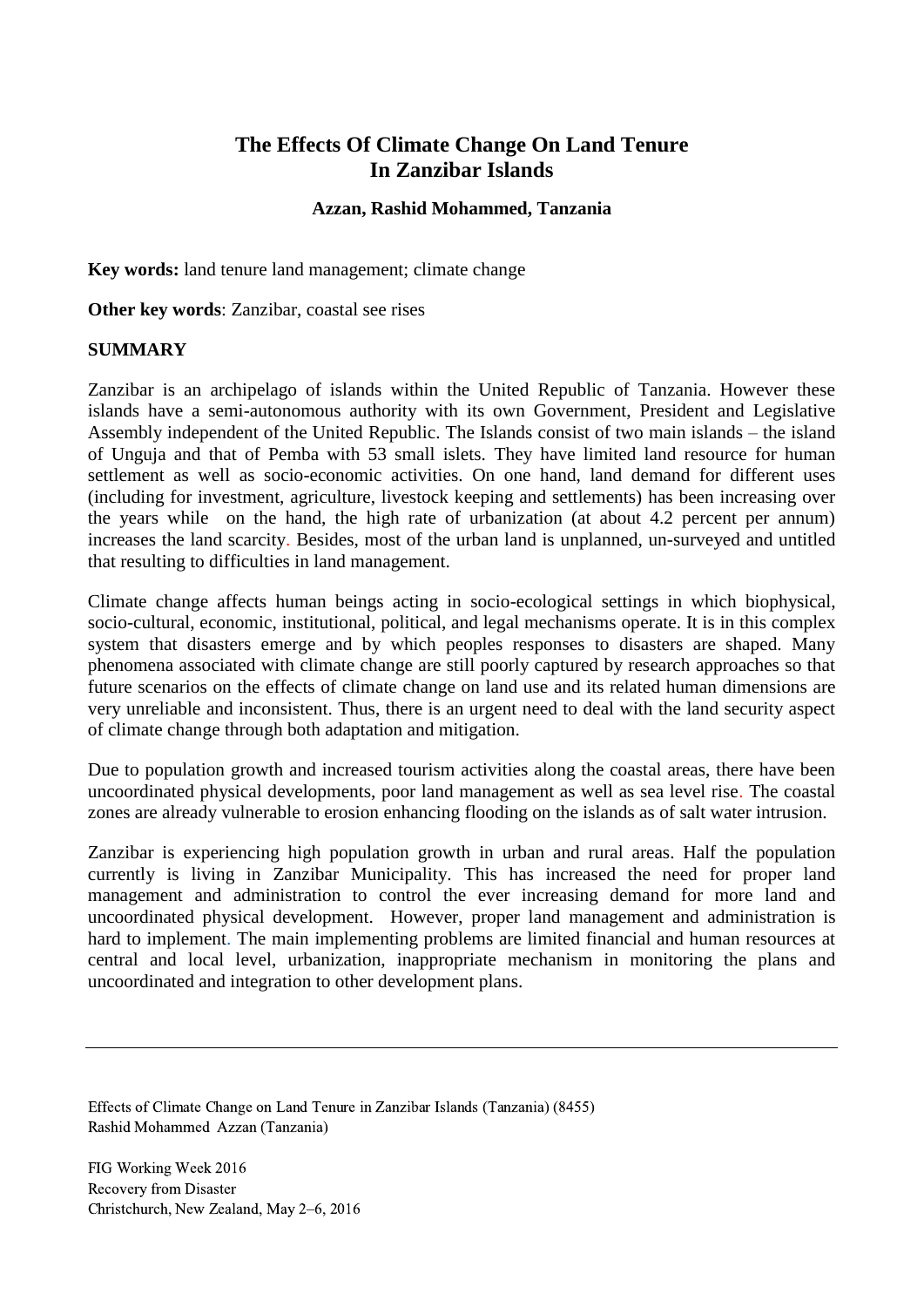This paper addresses implications of climate change and land tenure in Zanzibar (focusing on) alarming issues on population growth, coastal development and sea level rise, land uses and land policy. It also outlines some recommendations which are unique specifically for Small Islands Development States like Zanzibar.

#### <span id="page-1-0"></span>**LIST OF CONTENTS**

| Author                  |                                                                         | Error! Bookmark not defined. |
|-------------------------|-------------------------------------------------------------------------|------------------------------|
| Key words               |                                                                         |                              |
| <b>SUMMARY</b>          |                                                                         |                              |
| <b>LIST OF CONTENTS</b> |                                                                         | $\overline{c}$               |
| 1.0                     | <b>INTRODUCTION</b>                                                     | 3                            |
| 2.0                     | <b>INSTITUTIONAL ARRANGEMENT</b>                                        | 3                            |
| 2.1                     | <b>Zanzibar Commission for Lands:</b>                                   | $\mathfrak{Z}$               |
| 2.2                     | Zanzibar Environmental Management Agency and Department of Environment: | $\overline{4}$               |
| 2,3                     | Zanzibar Department of Disaster Management:                             | 5                            |
| 3,0                     | <b>URBANIZATION</b>                                                     | 5                            |
| 4,0                     | <b>CLIMATE CHANGE LAND RELATED ISSUES</b>                               | 6                            |
| 4.1                     | Land use Planning                                                       | 6                            |
| 4,2                     | <b>Environmental Degradation</b>                                        | $\overline{7}$               |
| 4.3                     | <b>Tourism and Coastal Areas</b>                                        | $\overline{7}$               |
| 4.4                     | <b>Land Policy Registration</b>                                         | 11                           |
| 4.5                     | Socio Economic on Land Use                                              | 11                           |
| 4,6                     | Energy                                                                  | 12                           |
| 5.0                     | Mitigations and Adaptation                                              | 12                           |
| 5.1                     | Urbanisation                                                            | 12                           |
| 5.2                     | Land use Planning                                                       | 12                           |
| 5.3                     | Tourism and Coastal Areas                                               | 13                           |
| 5.4                     | <b>Land Policy Registration</b>                                         | 13                           |
| 5,5<br>5.6              | Socio Economic on Land Use                                              | 13<br>13                     |
|                         | Energy<br><b>CONCLUSION</b>                                             |                              |
| 6.0                     |                                                                         | 13                           |
| 7.0                     | <b>REFERENCES</b>                                                       | 14                           |
| <b>CONTACTS</b>         |                                                                         | 14                           |

Effects of Climate Change on Land Tenure in Zanzibar Islands (Tanzania) (8455) Rashid Mohammed Azzan (Tanzania)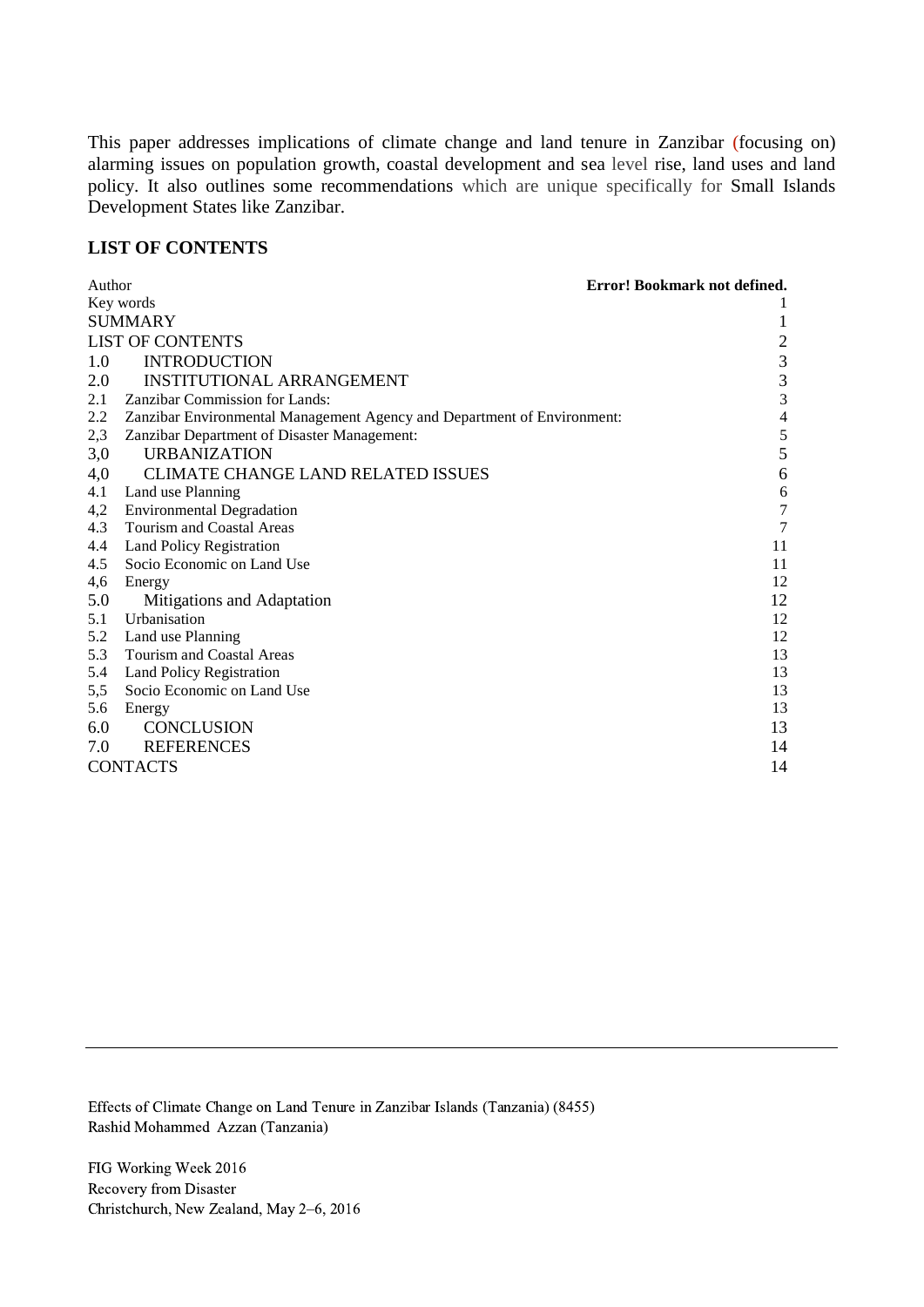# **The Effects Of Climate Change On Land Tenure In Zanzibar Islands**

#### **Azzan, Rashid Mohammed, Tanzania**

# <span id="page-2-0"></span>**1.0 INTRODUCTION**

Zanzibar has a very high population density of 500 per sq.km, in a land area 2,650 sq.km. This ratio is alarming when it comes to actual development planning. After the 1964 Political Revolution, a number of land reforms were instituted aimed at changing the ownership of land rights and the system of land administration, the main concern being land scarcity and an inadequate land management system. Poor land registration implies that land tenure in the two islands is a challenge. The informal land distribution has involved mainly the urban poor, which is one of the biggest administrative challenges facing the responsible institutions. Therefore, there is a need to undertake a study in order to improve land management systems and human settlements development and this will help in achieving the targets indicated in the Vision 2020.

Zanzibar Government has established the Department of Disaster Management, to monitor climate changes and improve information based on disasters in the islands. The Department is still new and is facing many challenges including professional staff in disaster management, up to date equipment and centres of monitoring disaster information.

The impacts of climate change can be expected to have a range of direct impacts on land use systems, with both direct and indirect repercussions for land access and land tenure. Shifts in climatic regions, rising sea levels and increases in extreme climatic events are likely to reduce the availability of land suitable for human settlement and agricultural production, as a result of temperature increases, sea level rise and associated flooding, and restrictions in water supply, leading to population migration and displacement and the need to adjust livelihood patterns to new circumstances. These changes will involve increased competition for land and are likely to trigger changes in access to land and land tenure arrangements.

# <span id="page-2-1"></span>**2.0 INSTITUTIONAL ARRANGEMENT**

#### <span id="page-2-2"></span>**2.1 Zanzibar Commission for Lands:**

The role and functions of this institution is to prepare and implement major land issues including development of digital mapping, prepare National land use plans, Local land use plans, tourismzoning plans, urban-master plans for the towns, land adjudication and registration and develop

Effects of Climate Change on Land Tenure in Zanzibar Islands (Tanzania) (8455) Rashid Mohammed Azzan (Tanzania)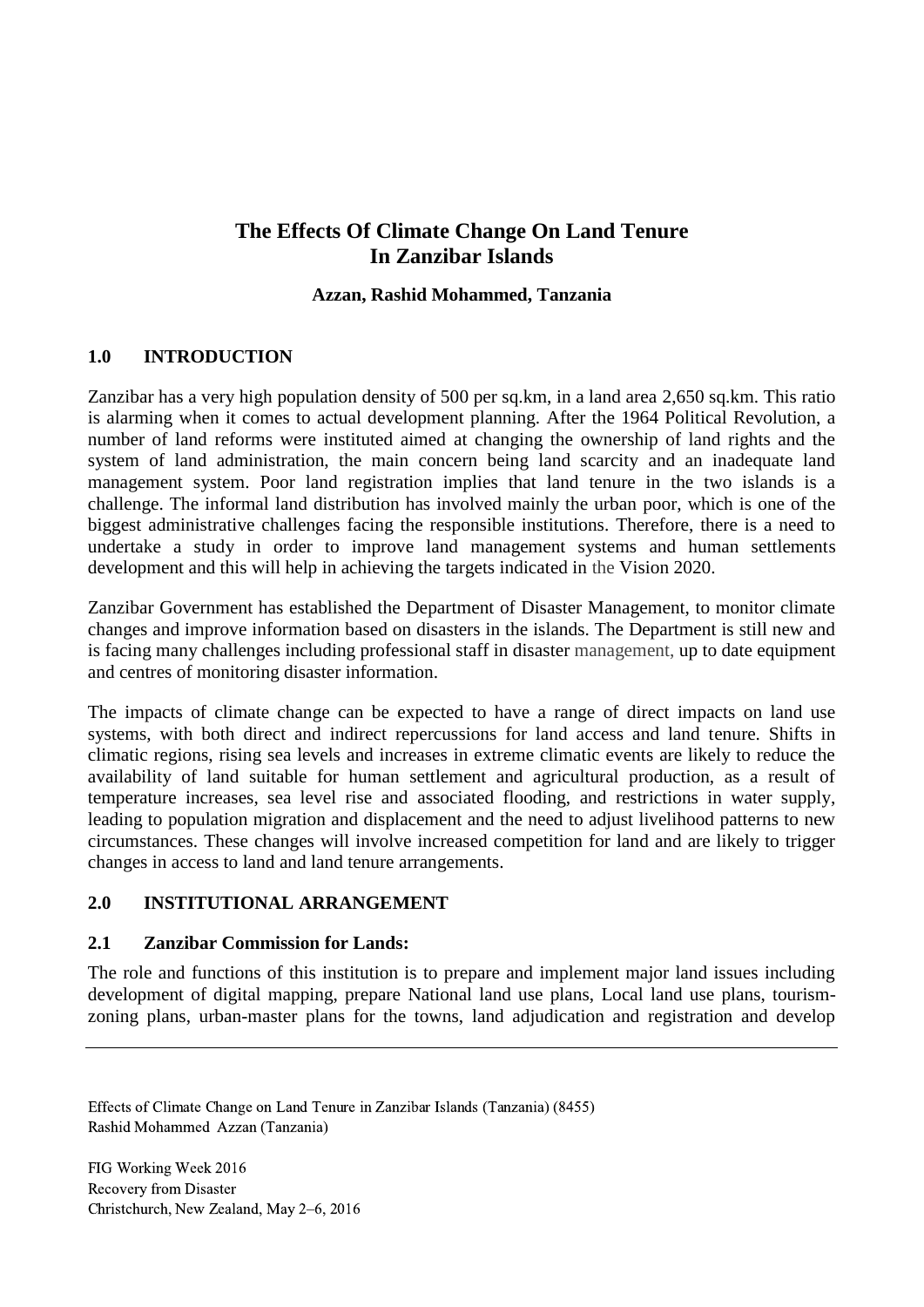digital database (land information system) land parcels. The first National Land Use Plan was prepared in 1995, and the second was in 2014, the only land use plans covering both Unguja and Pemba. Implementation of plans are facing several problems including limited financial and skilled human resources, rapid urbanisation and socio-economic development, an inappropriate legal set-up and the lack of resources for monitoring land use developments.

The Zanzibar land Information Systems which started since1995 has yet not shown any progress. Many consultants have tried to develop sustainable system for Land Information. However the traditional techniques used for capturing land information (surveying and mapping methods) are not sufficient to cope with the demand for managing and coordinating land matters. Therefore actual qualitative and quantitative use of land information is also limited due to low awareness of its importance among planners and decision makers, and a lack of institutional and policy arrangements. Information on land accessibility and application is not coordinated for spatial development projects.

The Commission for Lands has started the exercise of land adjudication and registration in both islands, but the process is very slow. The target set up to 2015 by the Commission is 8,000 parcels to be registered. The donor support ended in December 2015, less than half of the target were demarcated but not registered. Land registration is a very important factor in land administration and in securing land rights. It guarantees the right of occupancy for individuals legalises transfers of land and can be used to acquire loans. However, most Zanzibaris are not aware of the land registration process and its benefits. The major challenges facing the land sector are:

- Donor support projects have time limit. There is no sustainability after the donor support ends. The government funds to continue the programs are limited.
- Lack of enough professional staff at office and in the field. Land information and GIS experts are not enough to handle all LIS work.
- Implementing and monitoring of on-going projects is another issue. Due to limited staff goals set always fail to meet the targets set.
- Increase of informal developments in urban and the coastal areas.
- Land pressure especially in the peripheral urban and emerging new settlement of coastal areas affect forest land and other natural resources.

# <span id="page-3-0"></span>**2.2 Zanzibar Environmental Management Agency and Department of Environment:**

These two government institutions are set up to monitor and develop environmental guidelines for sustainable uses of natural resources. There have been major success stories of these two offices. They have developed Environmental legislation, environmental guidelines and EIA guidelines and standard for both investments and individual developers. The Department of Environment has already developed Zanzibar Climate Research document (Technical Report, May, 2012). It spells all challenging issues climate changes in Zanzibar Islands and its mitigations measures. These institutions are key offices for developing environmental awareness by using different Medias and

Effects of Climate Change on Land Tenure in Zanzibar Islands (Tanzania) (8455) Rashid Mohammed Azzan (Tanzania)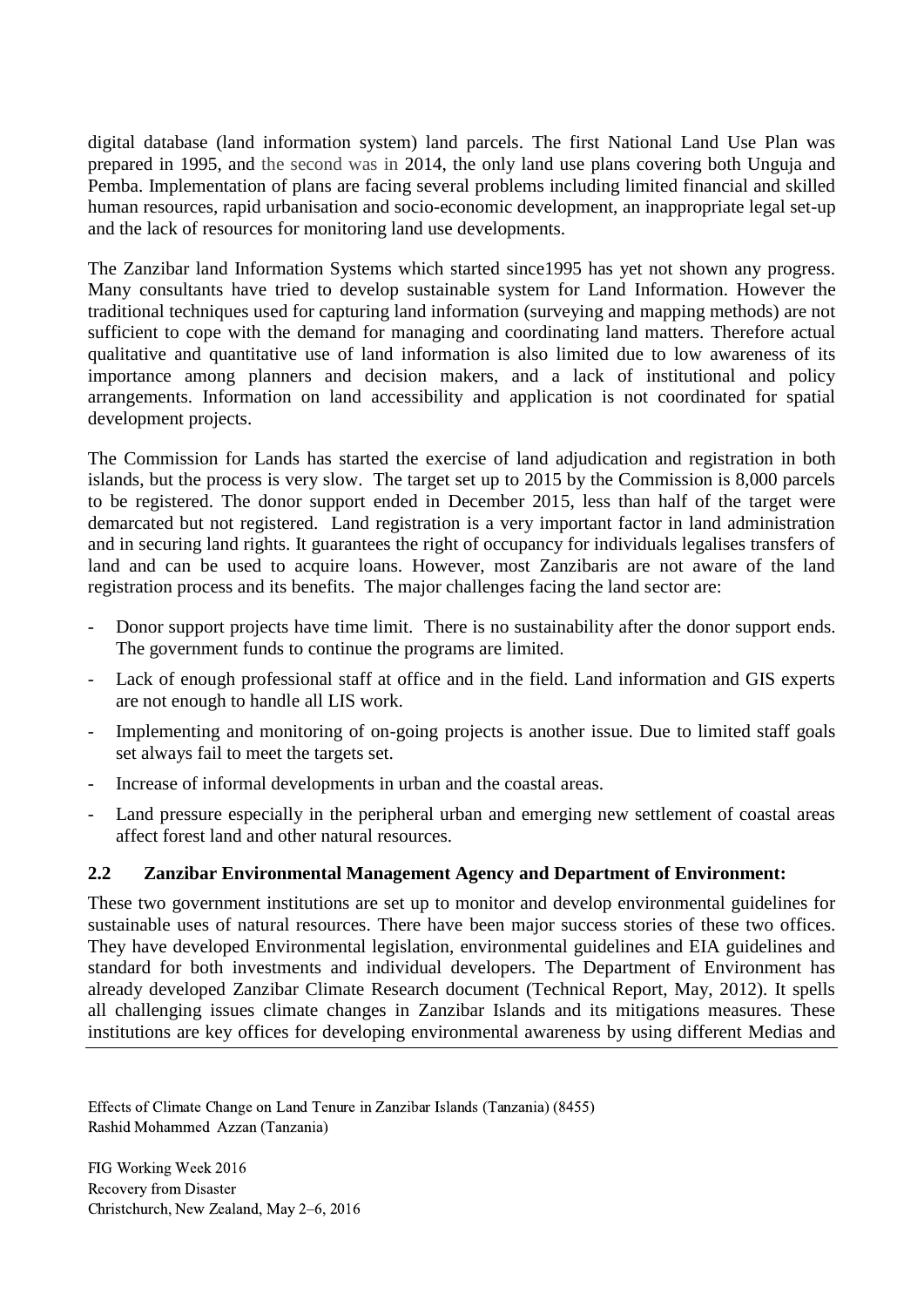non-governmental organizations (NGOs). The departments commissioned the Institute of Marine Sciences (University of Dar es Salaam, 2007) to make study of beach erosion status in both Islands. The implementation of the findings and monitoring is another challenging issue of many Zanzibar Government offices.

# <span id="page-4-0"></span>**2,3 Zanzibar Department of Disaster Management:**

Zanzibar Department of Disaster Management is in the Second Vice President's Office which oversees and coordinates all issues related to disasters in Zanzibar. In order to strengthen the institutional and coordination capacity as well to insure that disaster risk management is a multisectorial issue, the department with the support by UNPD formulated the Disaster Management Project. The main components of the project include formulation of National Operational Guidelines and Monitoring and Evaluation Framework.

The department now is more conducting training at the local levels. The Education Unit section is taking a big role to strengthen information and communications.

Disaster incidents are increasing in frequency and intensity due to changing weather patterns. Recently, Zanzibar experienced flooding in 2005, 2011 and 2014 which affected more than 1000 homes, displaced 10,000 people and damaged infrastructure in both islands.

Other institutions which support the department of Disaster Management include Police Force, Meteorology Department, Fire fight and Rescue, Military Force, NGOs and National Disaster Steering Committee chaired by the Zanzibar President. The department has established District Disaster management committees to monitor and report them to Regional offices.

However, the department lacks enough human resources and technical staff of monitoring and predictions such GIS teams to assess the risks zones and other high tech equipment. It also needs modern office to facilitate their operations. In addition to that, the following are also affecting the smooth operations of the department:

- Lack of a system to detect disaster and put inform the government accordingly.
- Risk assessment results are not fully utilized for intervention and planning purposes due to inadequate financial resources.
- Ability to assess the full range of consequences and vulnerabilities, especially secondary impacts, comparative economic analysis and assessing non-monetary costs

# <span id="page-4-1"></span>**3,0 URBANIZATION**

Zanzibar is experiencing major transition process that has been and will be affecting the country in many years to come. The urban population and urbanization is rapidly increasing. In 1988 little more than 30% of the population was living in the towns. In 2002, it was almost 40 %, (2012 census report)

Effects of Climate Change on Land Tenure in Zanzibar Islands (Tanzania) (8455) Rashid Mohammed Azzan (Tanzania)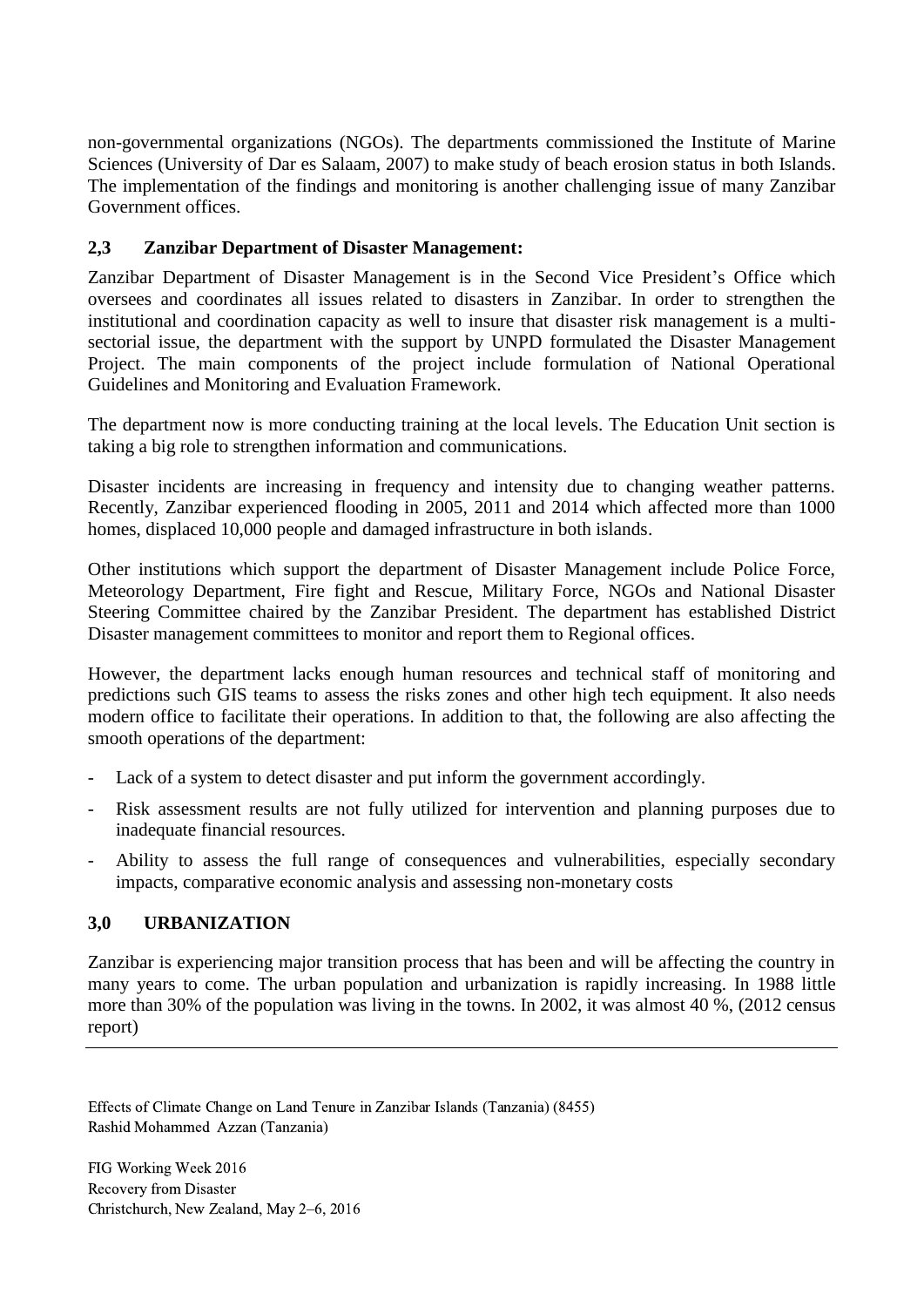Zanzibar islands have three major towns, Zanzibar Municipality, Chake Chake, Wete, and Mkoani. Zanzibar Municipality is the administrative and commercial centre.

The urban economy is also developing fast attracting more people to migrate to urban areas. Tourism and other service sectors have increased in the Zanzibar economy.

Population growth generates a demand for land use changes for housing, infrastructure, and other use. Protected areas for forest and agriculture have been shrinking. Large amount of urban land is unplanned, many living in areas of high risk, prone to floods.

# <span id="page-5-0"></span>**4,0 CLIMATE CHANGE LAND RELATED ISSUES**

#### <span id="page-5-1"></span>**4.1 Land use Planning**

Zanzibar has prepared many land use plans at different hierarchies since 1990s when Finnish government signed agreement to support the Zanzibar government in land and forest sectors. In the year 2002 and 2015, the government prepared strategic plans at different levels with the help of consultants. It prepared the National Strategic Development, Regional Plans and Local Village with the same concept used in the country of Mauritius. In 2014, the Master Plan for Zanzibar Municipality was prepared under the sponsorship of World Bank (Urban Services and Sustainable Program) package.

These Land use plans aimed at improving the living standards with the style of minimizing the land under development. The idea of compact development was introduced to reserve more land for other uses such as forests, agriculture and reserve land.

Zanzibar has experienced a high speed of uncontrolled development at the periphery of the urban areas. There are conflicts of developments. The compressive land use plan should consider the protection of nature, valuable agricultural land and sensitive areas. The informal settlements outside the municipality have increased. Agricultural land and sensitive areas are being changed to residential at an alarming rate. Low income communities take the advantage of building their houses close to flood prone areas because the land is cheaper in those areas. The combination of spatial planning with enforcement of protected areas should include:

- Participatory planning
- Raising awareness of protected areas such water sources, agricultural land,
- Minimizing the impacts of development on valuable lands by providing guidelines and standards for the proper protection of these lands.

The adverse effects and environmental impact of land degradation caused by unsustainable excavation of non-renewable natural

Effects of Climate Change on Land Tenure in Zanzibar Islands (Tanzania) (8455) Rashid Mohammed Azzan (Tanzania)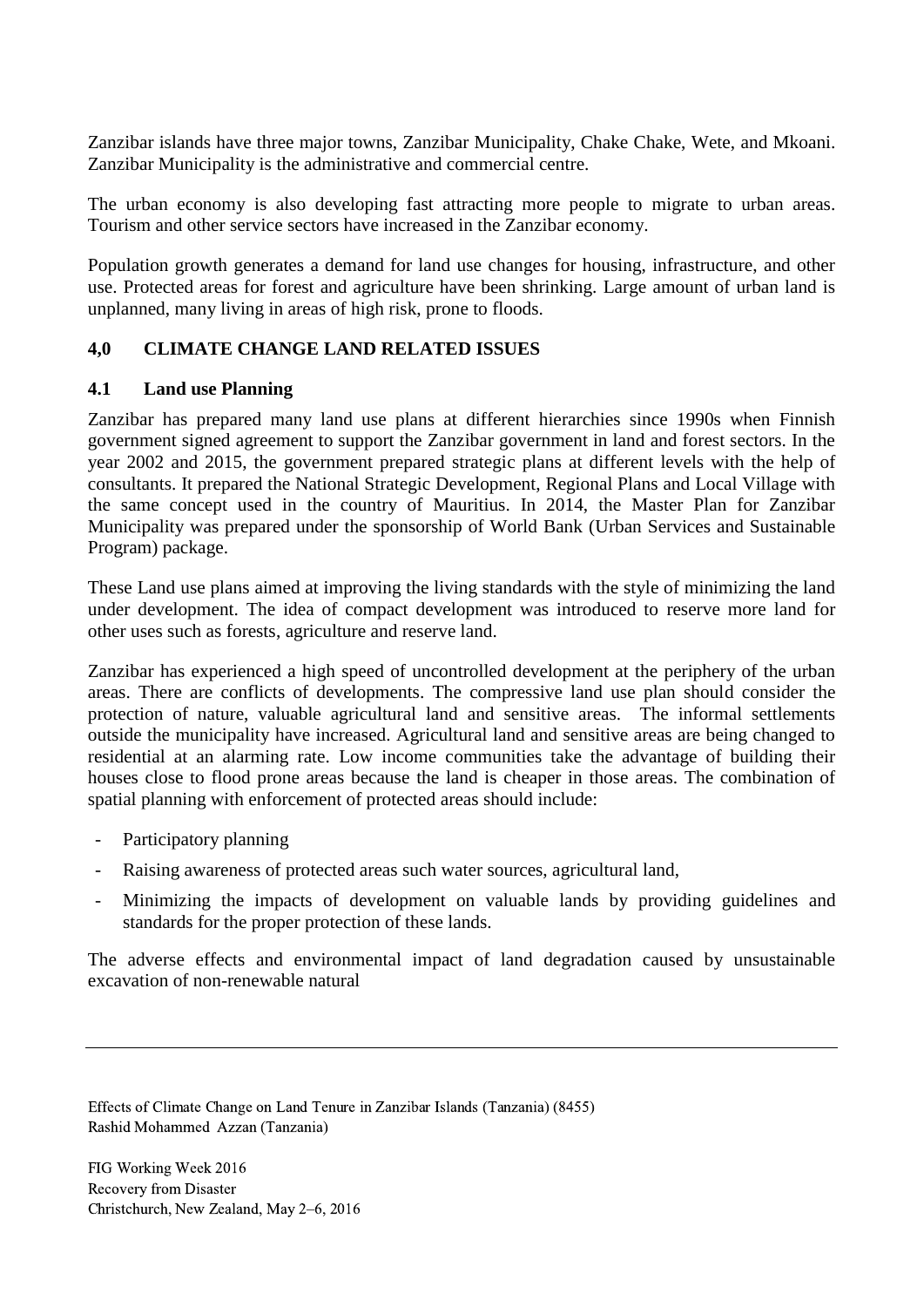

*Sand mining in agricultural area*

resources in Zanzibar have evidently become irreversible. The aim is to reduce land degradation through sustainable use of non-renewable natural resources. The use of alternative construction materials and the development of proper skills to improve the degraded environment are very important.

#### <span id="page-6-0"></span>**4,2 Environmental Degradation**

This phenomenon results from poor land use patterns and other practices that lead to waste and destruction of ecological patterns. Environmental degradation is caused by overgrazing, destructive tilling practices on sloping landscapes, monoculture, unguided and uncontrolled use of fertilizers, bush burning, overfishing, poor methods of quarrying and deforestation.

Wetland degradation occurs as a result of drainage, over-harvesting and burning of wood for brick making, as well as settlement and development projects like industries and irrigations. Encroachments in protected areas destruct habitats and loss of flora and fauna.

#### <span id="page-6-1"></span>**4.3 Tourism and Coastal Areas**

Effects of Climate Change on Land Tenure in Zanzibar Islands (Tanzania) (8455) Rashid Mohammed Azzan (Tanzania)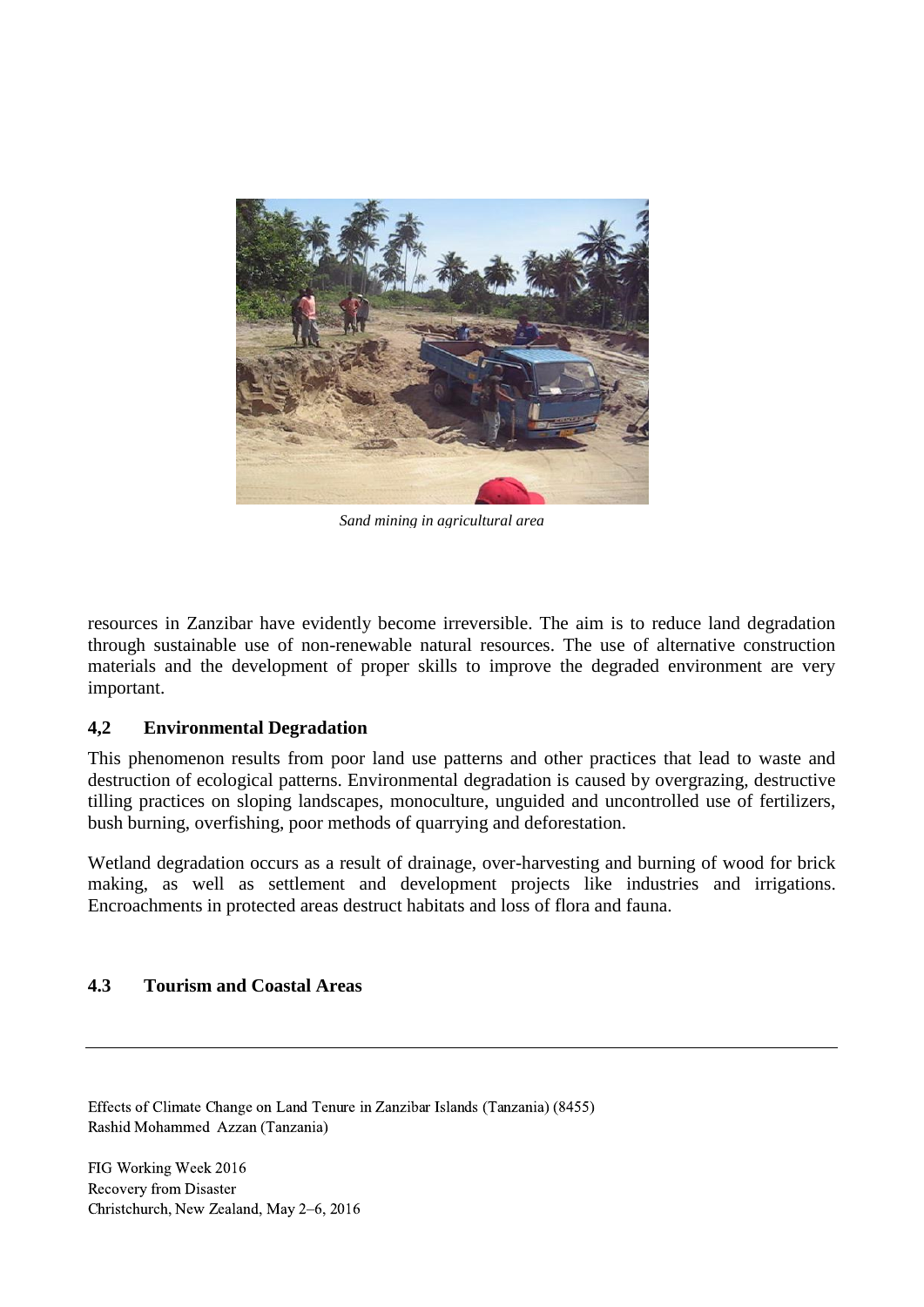A Tourism Zoning Plan was prepared in 1995 to guide the coastal development in a sustainable manner. A number of tourism zones along the coasts were prepared and with services and infrastructure allocated to govern the socio-economic developments. The tourism plan has been unsuccessful in regulating development in some coastal areas

Coastal resources of Zanzibar constitute a complex interconnection of a variety of ecosystems (both terrestrial and marine). There has been over utilization



*Tourism development in beach areas*

of coastal resources, due to multiple uses, such as hotel and settlement construction, salt farming, and others that have led to severe damage to of these resources.

The risks of climate change to coastal areas associated pressure on land demand for tourism are a key issue for Zanzibar, particularly from sea level rise, but also from other factors such as from sea surface temperature, salinity, wind speeds and direction, etc.

The direct impacts of sea level rise will be felt primarily in the so-called Low Elevation Coastal Zone (LECZ) which can be defined as "the contiguous area along the coast that is less than 10 metres above sea level." This area comprises only 2% of global land area but contains 10% of the world' population, and 13% of the world's urban population. (McGranahan et al).

Human settlements along the coastal lines have increased effect of coastal erosion. Unguja which is the main island has around 224,000 people live below the 5 metre contour line (with 281,000 below the 10 metre line). For Pemba islands around 281,000 people live below the 5 metre contour line (with 309,000 below the 10 metre line).

In many island areas, the population is fairly concentrated around the coastline, and these leads to relative high exposure. When compared to current population, 29% of Unguja and 54% of Pemba population are within the 5 metre contour zone.



*Retaining wall mitigation in beach erosion*



*Seawater raises impact in tourism hotel development*

Effects of Climate Change on Land Tenure in Zanzibar Islands (Tanzania) (8455) Rashid Mohammed Azzan (Tanzania)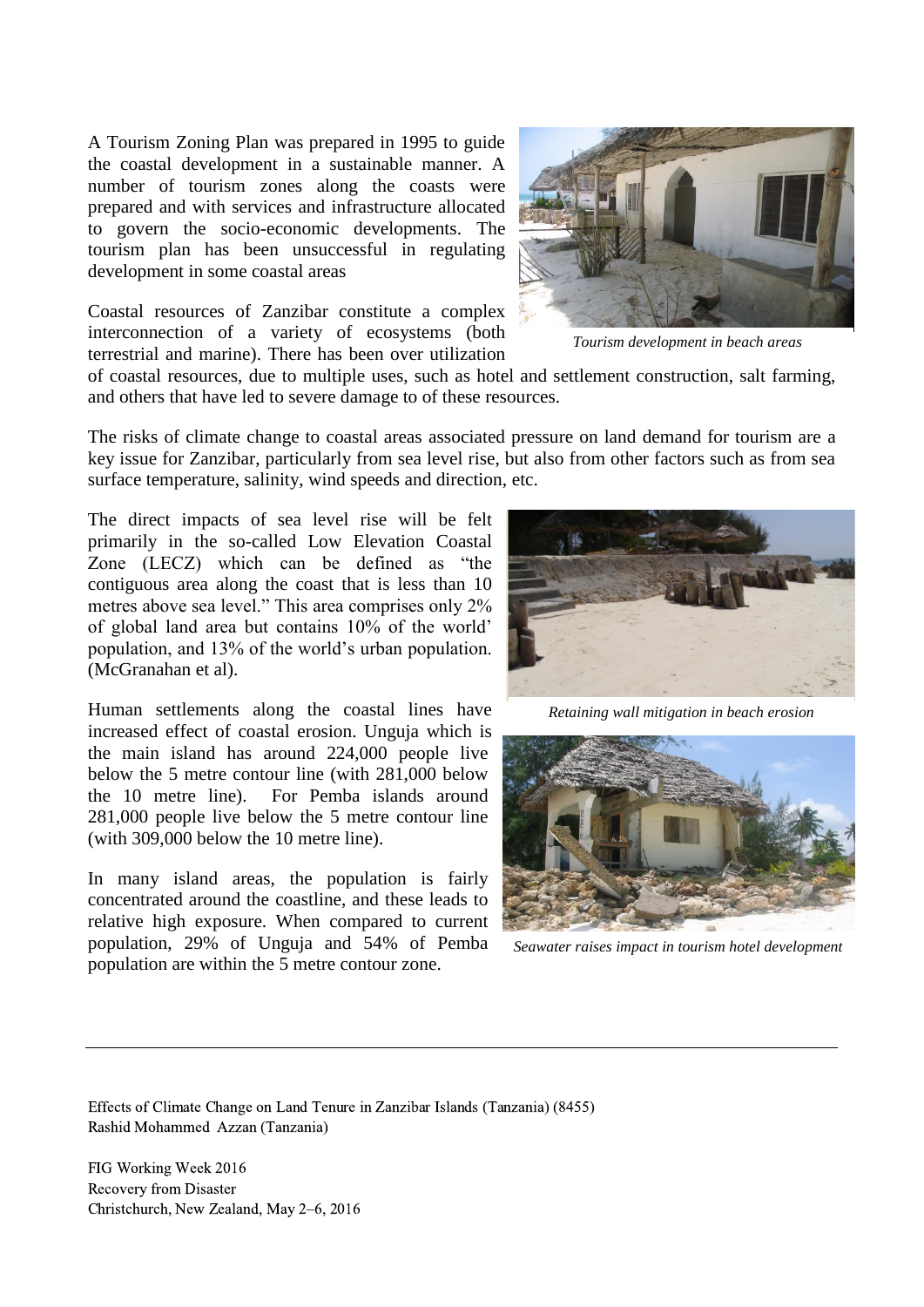

*Villages along the beach fronts*

Effects of Climate Change on Land Tenure in Zanzibar Islands (Tanzania) (8455) Rashid Mohammed Azzan (Tanzania)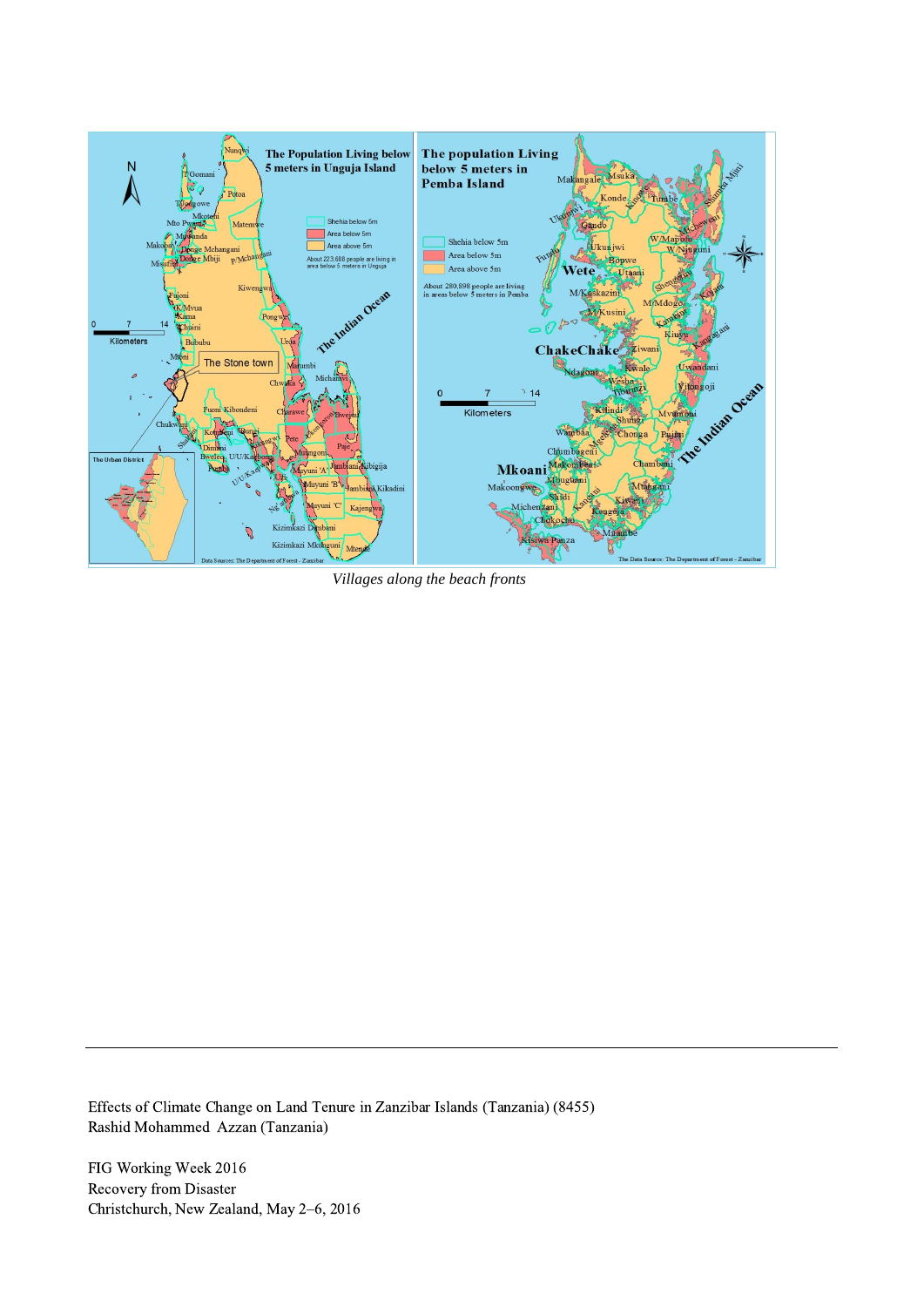

Maps Source: *The Zanzibar State University, 2015*

There are also other reports of increasing erosion, particularly on the eastern coast of Zanzibar possibly from the strengthened north-eastern monsoon and increase of wave activity due to increasing wind regime. Most of the settlements in the island are along the coastal lines some are less than twenty meters from highest water marks.

Zanzibar's coastal resources offer great potential for diversifying the islands' economy. The economically valuable attributes include its diverse nature, various ecological systems such as coral reefs, mangroves forests, sandy beaches, swamps. This zone now is highly vulnerable and prone to physical damage. Effects related to the use and exploitation of those resources mainly are due to development activities which combine fisheries, tourism, agriculture, human settlements, quarrying, waste disposal and transport. In view of the increasing pressures on the coastal zone, the following issues have been identified:

- Degradation, the unregulated resources exploitation, coral reef damage, tourism development pressure on fishing resources.
- Land use conflicts, pressure on marine islets by competing uses of tourism, unabated allocation of lands for hotel development along the coastal zones conflicting with traditional villages and local economy.

Effects of Climate Change on Land Tenure in Zanzibar Islands (Tanzania) (8455) Rashid Mohammed Azzan (Tanzania)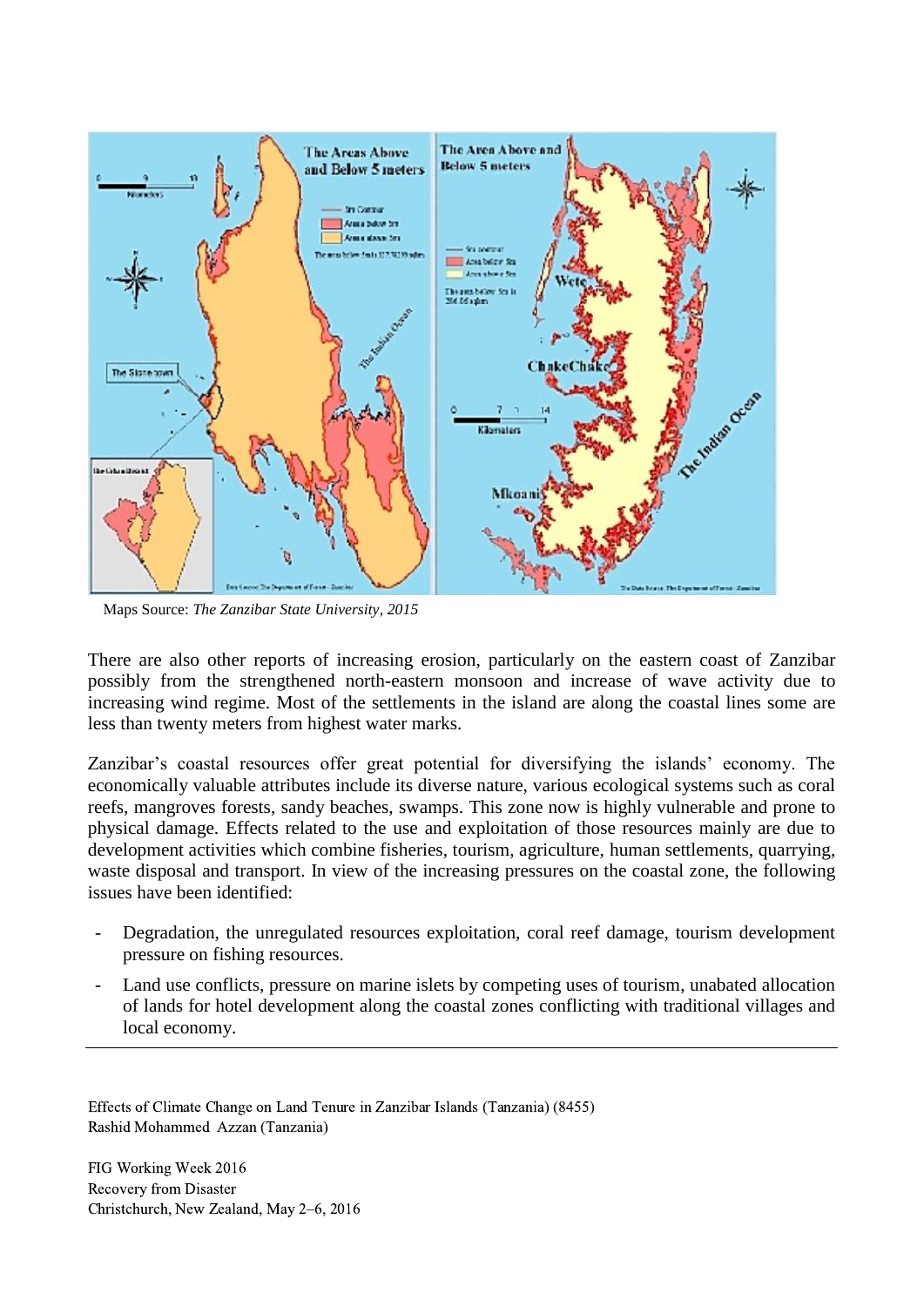- Mangrove cutting, sand and rock mining, reef destruction, sea level rise by natural and human effects.
- Carrying capacity, the population increase of human activities in the coastal area has triggered the overuse of coastal resources such land, forest, building materials, marine species, protection of indigenous plants, etc.
- Minimum or lack of community participation in coastal resources management

# <span id="page-10-0"></span>**4.4 Land Policy Registration**

Zanzibar has established the first comprehensive land policy and legislations in 1990s, aiming of regulating land administration and improve security of tenure. The Tourism policy and agricultural policy were also put into place to stimulate proper land use planning. But due to the speed of economic changes and increase of tourism sector, these policies and legislations did not work well as expected.

There has been very slow process of provision of secure land rights under a diversity of forms, including the recognition and devolution of responsibilities for land registration, promoting land access for low income peoples, upgrading of tenure and infrastructure in urban informal settlements; improving equality in the distribution of land. The management of natural and nonrenewable resources and inclusive frameworks for stakeholder involvement and management of land conflicts better governance in land administration are not yet in place.

# <span id="page-10-1"></span>**4.5 Socio Economic on Land Use**

The poor are most vulnerable to the impacts of climate change and variability, and women are overrepresented amongst the poor. Approximately 70 percent of the world's poor are women and their vulnerability to natural disasters and environmental hazards is further accentuated by questions of race, ethnicity, and age (IUCN 2007).

The people most at risk from climate change are those living in affected areas, who are least able to avoid the direct or indirect impacts (as a result of having poor quality or poorly located housing), being physically more vulnerable, and least able to cope with the loss of income, livelihood assets, ill health and injury. In low income populations, women's vulnerabilities in all of these respects tend to be more pronounced, in part because their limited access to and control over assets such as land exposes them to all of these risks (Satterthwaite et al).

In both rural and urban environments, pre-disaster patterns of gender inequality can be exacerbated and are likely to be reflected in greater difficulties faced by women in the aftermath. In developing countries low income communities are built their home without having land tittles and when the government evicts them mostly do not get compensation.

Effects of Climate Change on Land Tenure in Zanzibar Islands (Tanzania) (8455) Rashid Mohammed Azzan (Tanzania)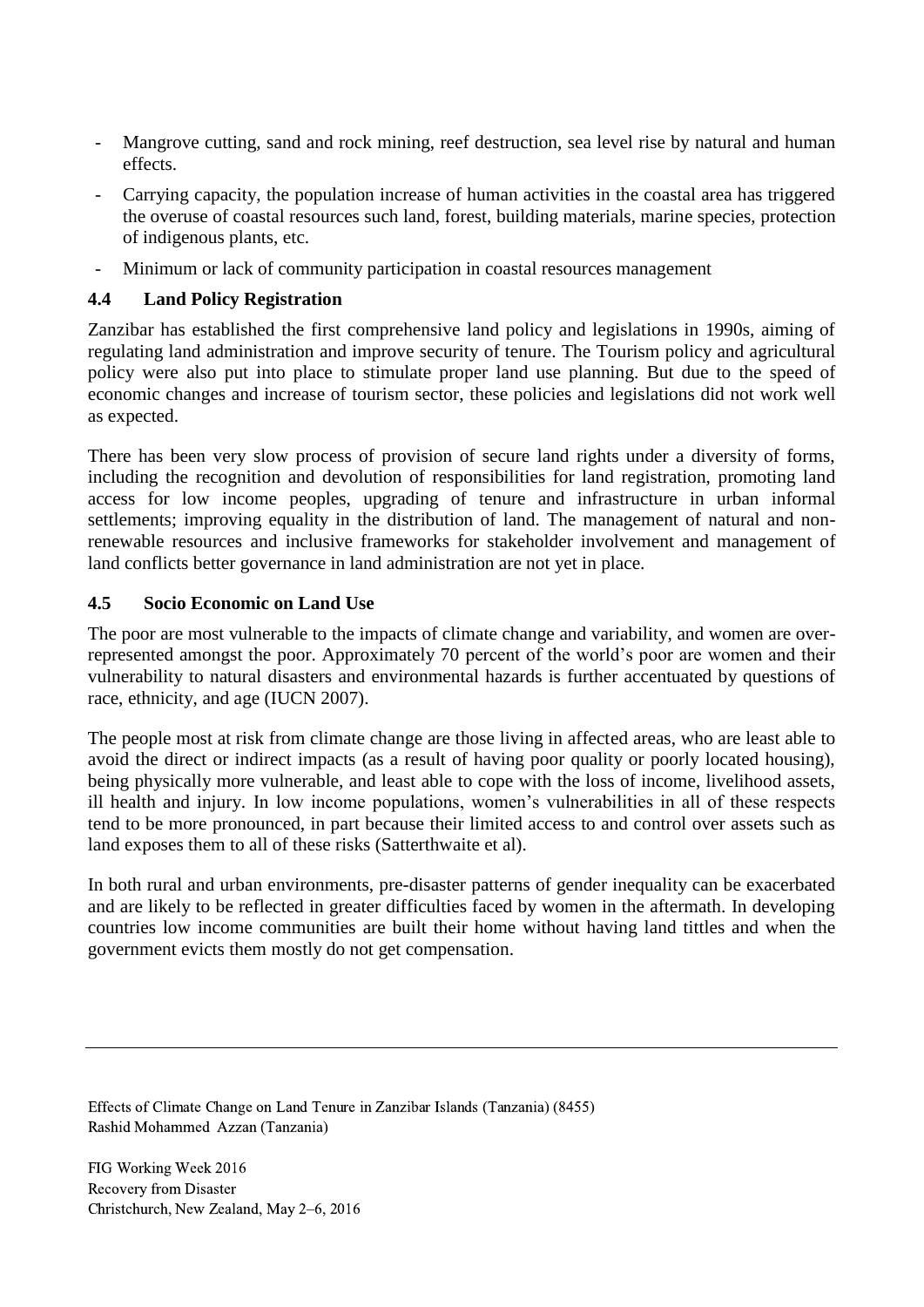# <span id="page-11-0"></span>**4,6 Energy**

The Zanzibar Energy Policy 2009 set out the need for norms, codes of practice, guidelines and standards to facilitate the creation of an enabling environment for safe use of energy efficient appliances and in particular appliances based on environmentally friendly technologies. It included a policy statement that Zanzibar shall introduce limits on standards for import of electrical appliances. Energy efficient equipment shall be promoted by lowering import duties for such goods. It also highlighted that a major obstacle for the development and market up-take of energy efficient technology was the higher (relative) capital costs) and the need to addressing financing. At the small scale it highlighted the potential role of micro-finance institutions in facilitating investments in energy efficient equipment and for large scale investments, energy efficiency funds.

The escalating demands for wood fuel, settlement expansion are the most important drivers of deforestation. The distribution of the main energy sources used in Zanzibar is: biomass fuels 74%, petroleum products 21% and electricity 5% (The Economic Climate Change Study – 2012). It is estimated that peri-urban and rural population cooking energy needs on biomass reached 40% and 96% respectively. This situation pushes the forest degradation and deforestation.

# <span id="page-11-1"></span>**5.0 MITIGATIONS AND ADAPTATION**

# <span id="page-11-2"></span>**5.1 Urbanisation**

- Set development strategies to reduce the effects and guide urban growth in order to minimize the effects of investments while on environment.
- Set population development strategies on coastal settlements and tourism developments.

# <span id="page-11-3"></span>**5.2 Land use Planning**

- Improve land and natural resources information including improve inventories on land in urban and rural areas,
- Improve analysis and mapping of natural hazard risks for informal settlements, etc.
- Dykes construction for seasonal water / flood management, some short term displacement and resettlement; better land use and water management in irrigation systems.
- Greater security of tenure to facilitate adaptive management; resettlement and facilitated migration; compensation for land loss; improved land inventory;
- To ensure that the development of rural and urban settlements are proportional to the rapid growth of population and the need for basic services.
- Conservation management and sustainable utilization of forest and marine resources to be strengthened
- Develop a set of ordinances or regulations and associated standards intended to control aspects of designs, constructions, materials, alteration and occupancy of structures that are necessary to ensure human safety and welfare including resistance to collapse and damage during disasters.

Effects of Climate Change on Land Tenure in Zanzibar Islands (Tanzania) (8455) Rashid Mohammed Azzan (Tanzania)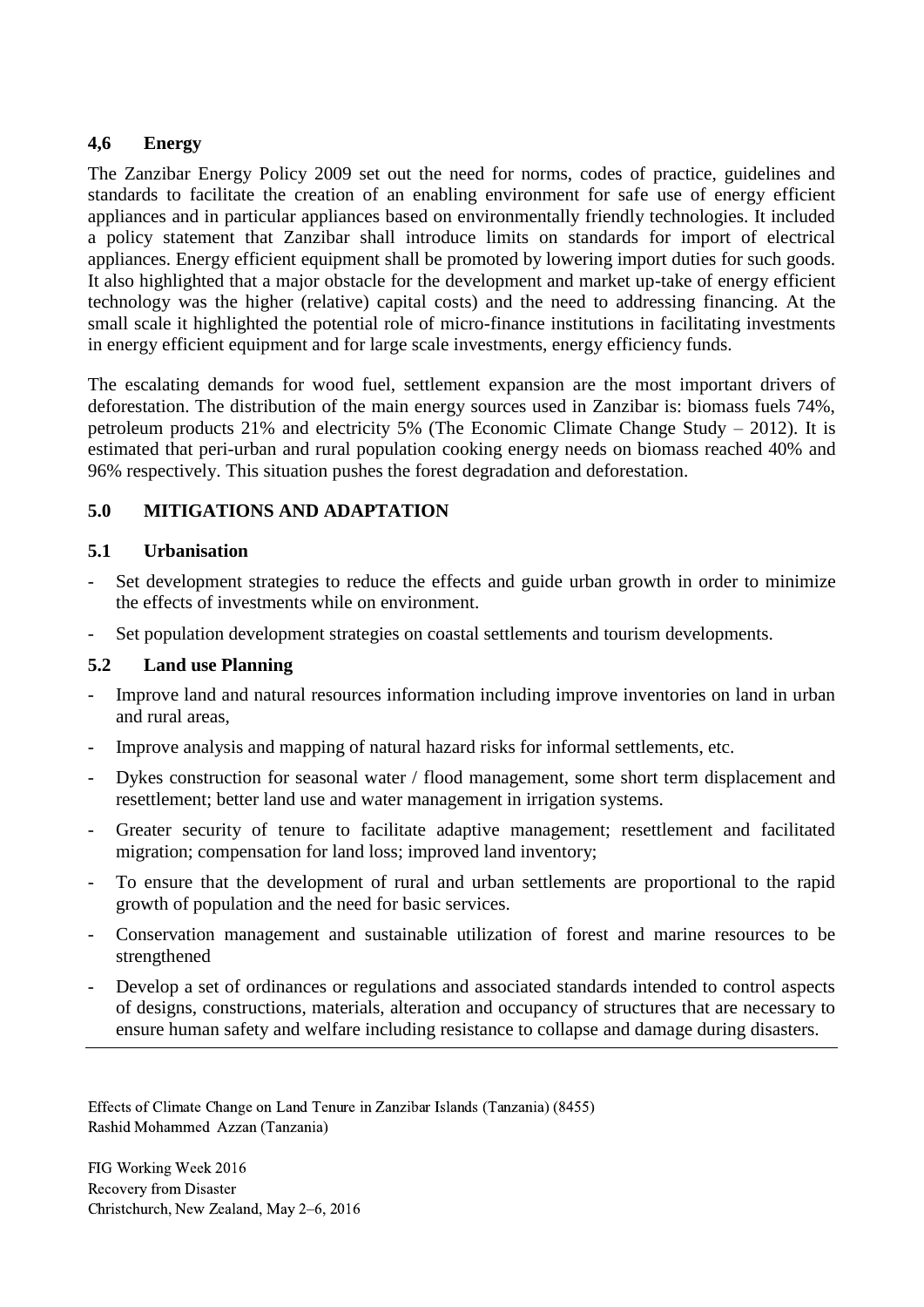### <span id="page-12-0"></span>**5.3 Tourism and Coastal Areas**

- Effective supporting broad based sustainable developments in the coastal areas.
- awareness raising on the importance of creating a positive balance between conservation and the use of local resources
- introduction of coastal protection and coastal zone management to protect tourist infrastructure
- diversity of tourist product to reduce over dependency on marine environment
- risk management skills organised by education, NGO's and other institutions in coastal areas
- Forming a professional team of land sector to review and monitor the tourism zoning plan changes and its effects on the communities' interests and nation at large.

# <span id="page-12-1"></span>**5.4 Land Policy Registration**

- Develop land policy based on inclusive and consultative process that makes provision for those high at risk natural disaster and those with poor tenure security.
- Establish guidelines of land registration system
- Develop institutional infrastructure, good governance, spatial data infrastructure, ITC infrastructure and recruitment of land professional skills.

#### <span id="page-12-2"></span>**5,5 Socio Economic on Land Use**

- Measures to protect the poor and vulnerable from loss of livelihood resources and develop the opportunities available for them to gain direct benefit as a result of climate change mitigations measures.
- Prepare hazard map that highlights areas that are affected or vulnerable. Hazard maps are useful in disaster management in order to address prone areas to hazards.

# <span id="page-12-3"></span>**5.6 Energy**

- Develop planning guidelines and building codes for efficient energy use such as building design standards to facilitate safe and sustainable energy use.
- Promote alternative energy use such as of solar and wind power through tax relief and lowering of tariffs.

# <span id="page-12-4"></span>**6.0 CONCLUSION**

Policies regarding land sectors such as agriculture, land and tenure, forest and water management, environmental management including urbanization need to be improved and demand for introducing an integrated approach to deal with climate change adaptation. To meet this challenging demand, land policies can play a leading role in improving adaptation policies in the face of climate

Effects of Climate Change on Land Tenure in Zanzibar Islands (Tanzania) (8455) Rashid Mohammed Azzan (Tanzania)